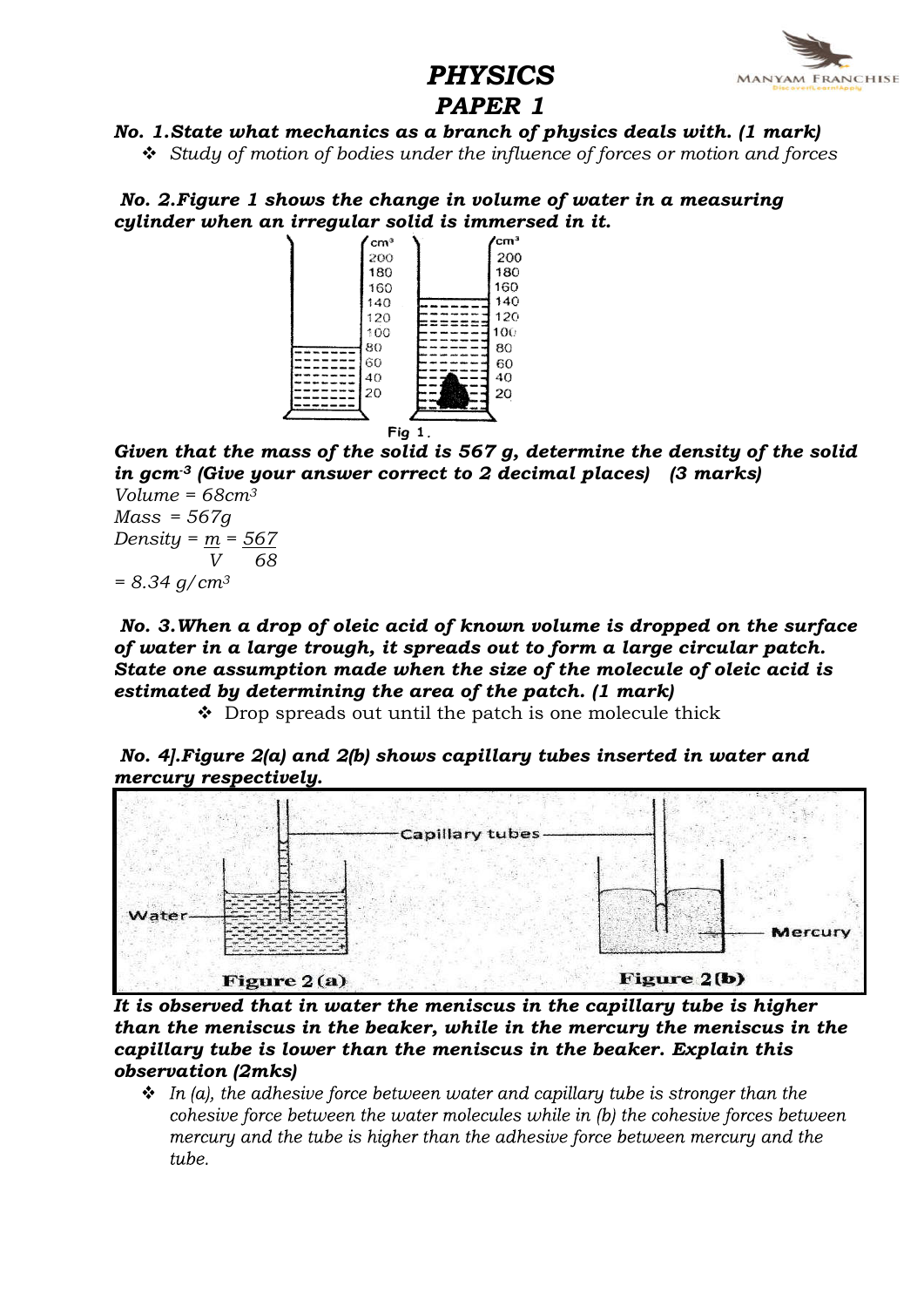No. 5. Fig. 3 shows a hot water bath with metal rods inserted  $t_{\text{MANYAM FRMCHISE}}$ of its sides. Some wax is fixed at the end of each rod. Use this  $\frac{1}{\sqrt{2}}$  indecreased to answer question 12.



What property of metals could be tested using this set-up? (1mk)  $\div$  Thermal conductivity

No.6.Figure 2 shows a uniform light bar resting horizontally on corks floating on water in two beakers A and B.



Explain why the bar tilts towards side  $A$  when equal amount of heat is supplied to each beaker  $(2 \text{ marks})$ supplied to each beaker

- $\div$  Since the quantity of water A is smaller, the heat supplied produces a greater change of temperature in A. This causes a greater expansion of water in A, causing the cork to sink further
- No. 7.Figure 5 shows an aluminium tube tightly stuck in a steel tube.



Explain how the two tubes can be separated by applying a temperature change at the same junction given that aluminum expands more than steel for the same temperature rise. (2 marks)

- $\triangleleft$  By cooling
- $\triangleleft$  Aluminium contracts more than steel for the same temperature range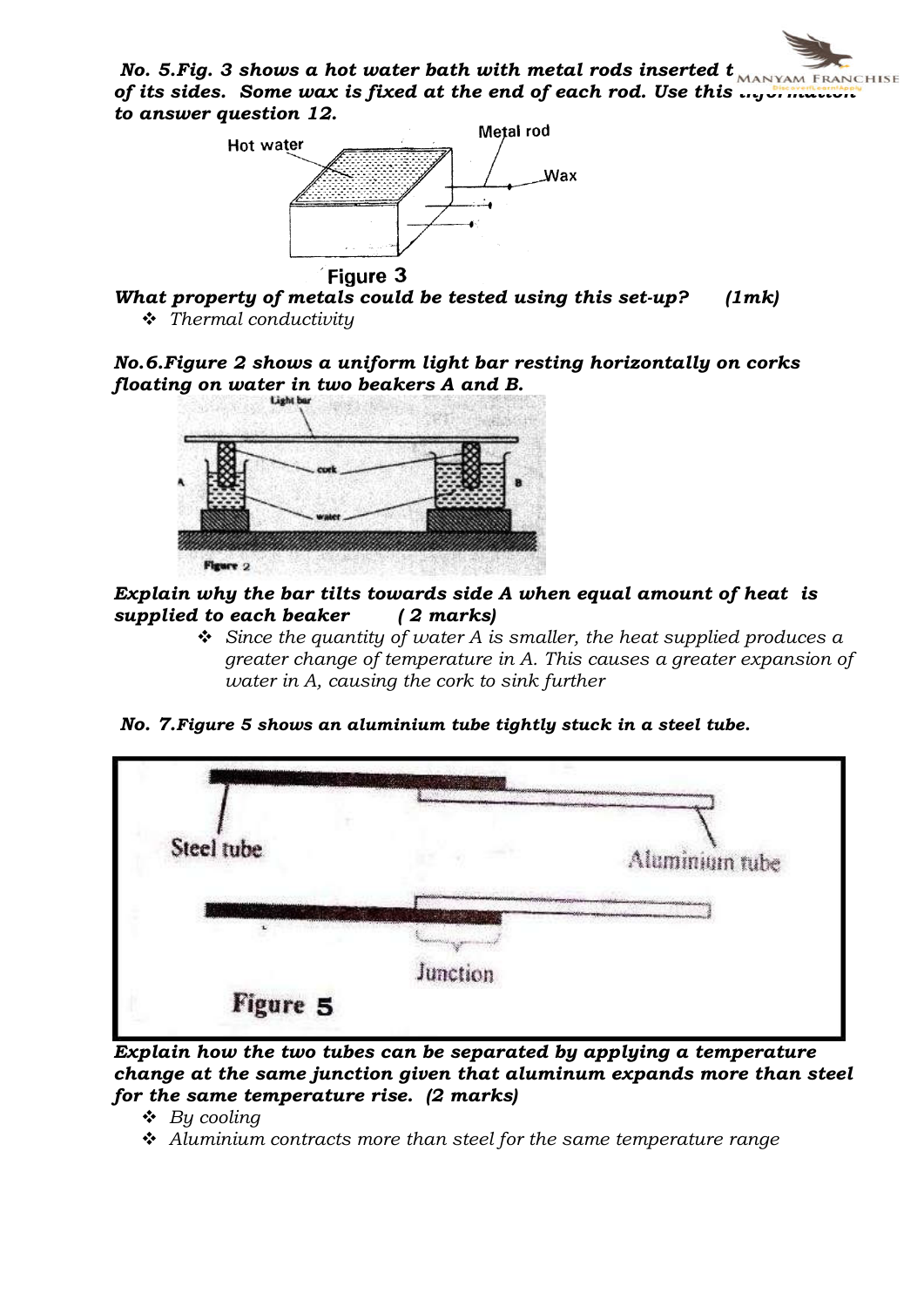

 $\cdot$  Increase in the speed of the plane decreases the pressure of air above it while the pressure below it remains high. This leads to a resultant upward force

(b)Figure 6 shows parts A, B and C of a glass tube.



State with a reason the part of the tube in which the pressure will be lowest when air is blown through the tube from A towards C. (2 marks)

- v Point B
- $\cdot$  The velocity is high at this point hence pressure decreases

No. 9.The three springs shown in figure 5 are identical and have negligible weight. The extension produced on the system of springs is 20 cm.

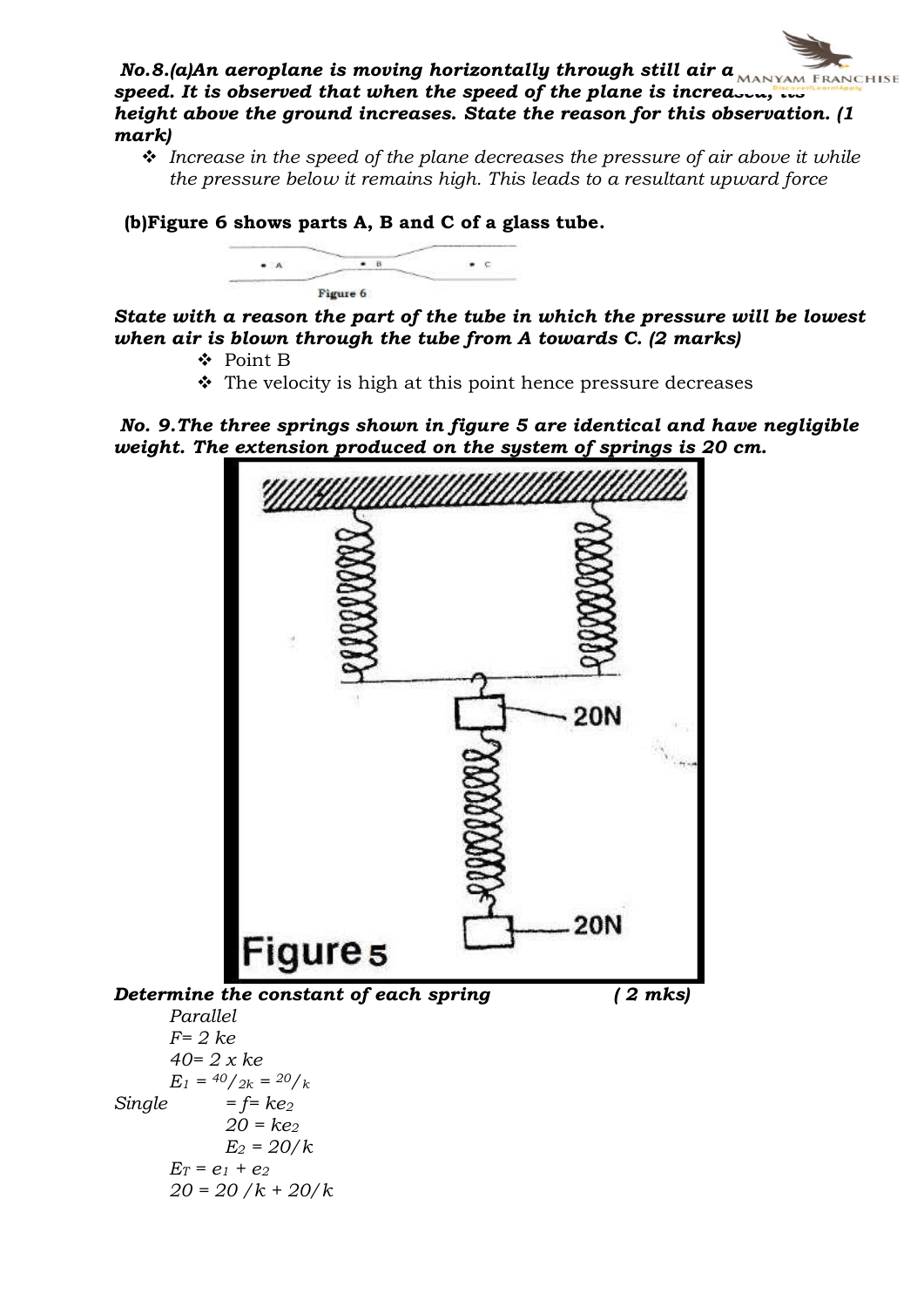

 $20 k = 40$  $K = \frac{40}{20} = \frac{2N}{cm}$ OR Extension of each spring = 10  $K = 20N/10$  cm - 2N/ cm

Or Extension of each spring =  $10, k = \frac{20N}{10 \text{ cm}} = 2N/\text{cm}$ 

No.10. Figure 8 shows two cylinders of different cross-sectional areas connected with a tube. The cylinders contain an incompressible fluid and are fitted with pistons of cross-sectional areas 4  $\text{cm}^2$  and 24  $\text{cm}^2$ .



Opposing forces P and Q are applied to the pistons such that the pistons do not move. If the pressure on the smaller piston is 5 N cm2, Determine force Q. (2 marks)

- $\triangle$  Pressure at P = Pressure at O
- $\bullet$  But force = P x A
- At Q, force = 24 cm<sup>2</sup> x 5 Ncm<sup>-2</sup> = 120N

No. 11.Figure 9 shows a uniform cardboard in the shape of parallelogram



Locate the centre of gravity of the cardboard (1 mks)

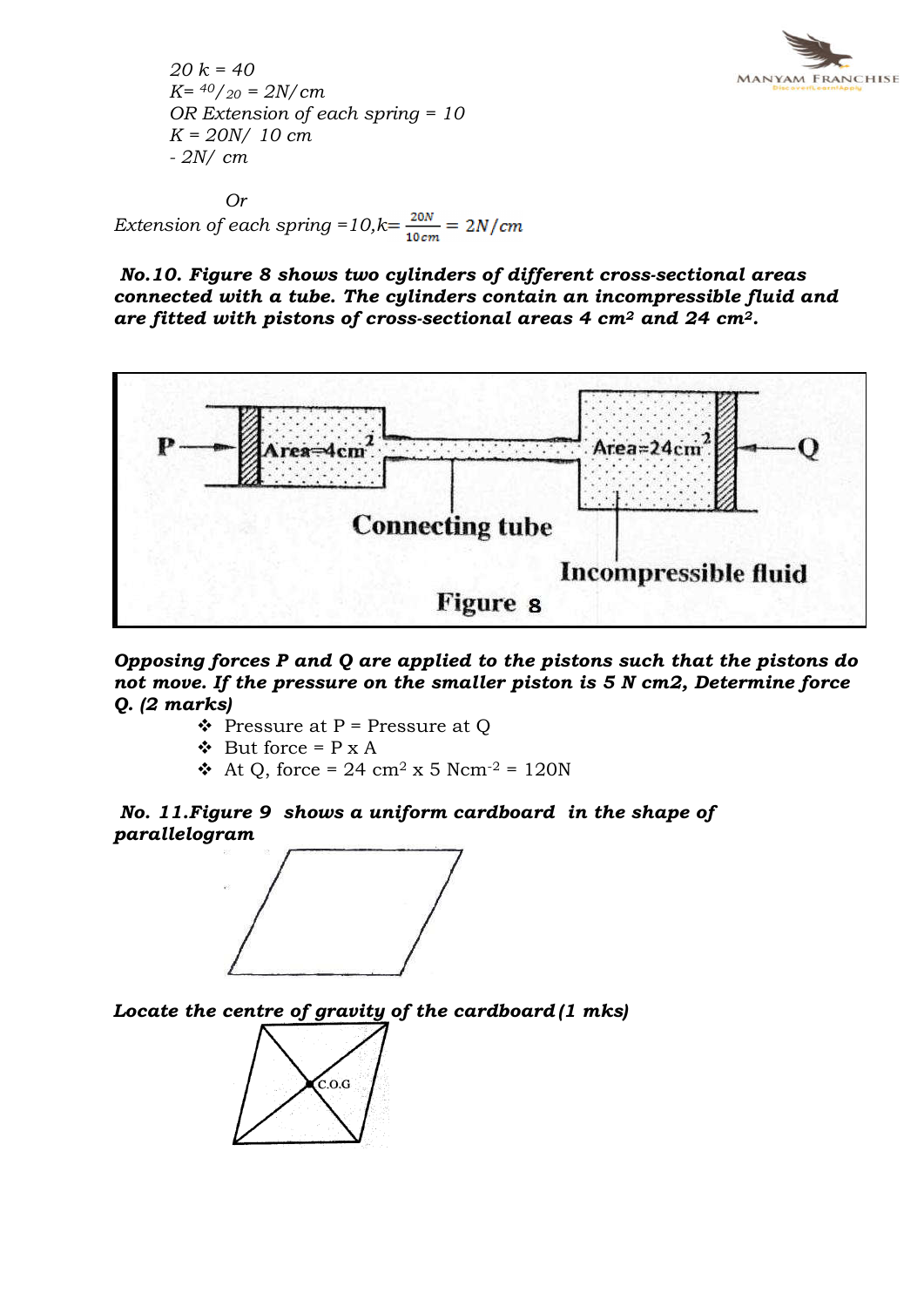# No. 12. State why it is easier to separate water into drops tha $\overbrace{N_{\text{AMANYAM FRMCHISE}}}$ a solid into smaller pieces(1 mark)

 $\hat{\mathbf{v}}$  There are weaker intermolecular forces in liquids than in solids

 No.13.The graph in figure 10 shows the velocity of a car in the first 8 seconds as it accelerates from rest along a straight line.



Determine the distance traveled 3.0 seconds after the start

- $\div$  Distance = area under curve between 0 and 3.0 second;
- $\div$  = 120 x 3 x 0.2 = 72M: Trapezium Rule (3 trapezia)
- $\div$  Mid ordinate = 70.5

### No.14.a) Explain why it is advisable to use a pressure cooker for cooking at high altitudes

- $\triangle$  At high altitudes pressure is low so boiling point is low
- $\div$  A pressure cooker increases pressure inside it which raises the boiling point hence faster cooking

b) Water of mass 3.0kg initially at 200C is heated in an electric kettle rated

3.0KW. The water is heated until it boils at 1000C. (Take specific heat

capacity of water  $4200$ jkg1K-1. Heat capacity of the kettle =

450JK-1, Specific latent heat of vaporization of water = 2.3mjkg-1) Determine

(i) The heat absorbed by the water.  $(1 \text{ mk})$ 

 $Q = McA\theta$  or  $Mc\theta$  or  $McAT$  $= 3 x 4200 x 80 = 1008000J$ 

ii)Heat absorbed by the electric kettle  $(2 \text{ mks})$ 

 $Q = c\theta / c\Delta\theta / c\Delta T = 450 \times 80$ = 36000J

iii) The time taken for the water to boil  $(2 \text{ mks})$ 

 $PL = Mc\Delta\theta / c\Delta\theta$ 3000t = 1008000 + 36000 3000t = 1044000  $t = 348$  seconds

# iv) How much longer it will take to boil away all the water.(2 mk)<br> $Mlv = Pt$  OR  $Mlv = Pt$

 $Mlv = Pt$ <br>  $3 \times 2.3 \times 10^6 = 3000t$ <br>  $3 \times 2.3 \times 10^6 = 3000t$ <br>  $3 \times 2.3 \times 10^6 = 3000t$  $3 x 2.3 x 10-3 = 3000t$  $t = 2300s$   $t = 2.3 \times 10^{-6}s$ (38.3 minutes)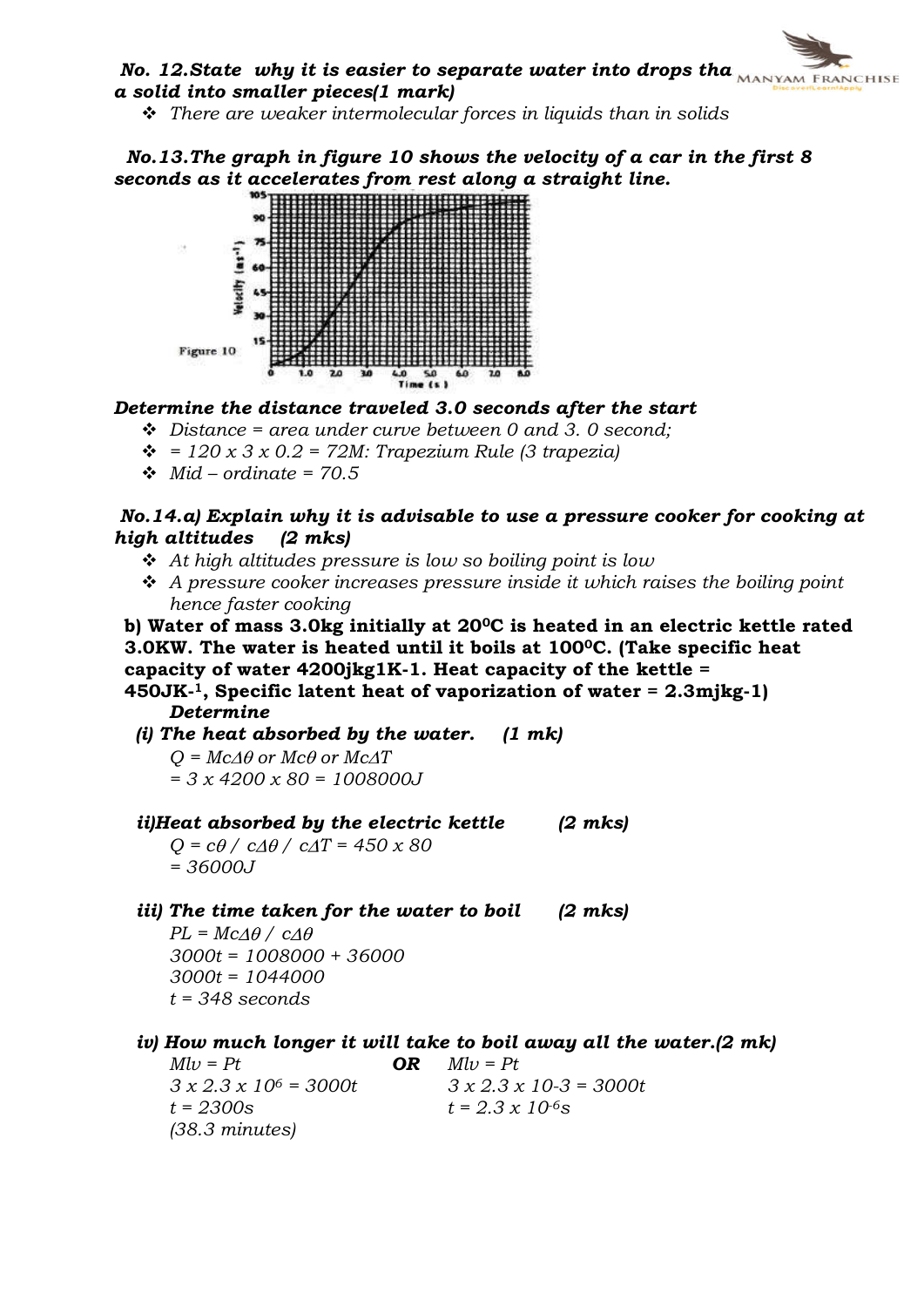$No.15.(a) State what is meant by an ideal gas$  (1 mark)  $\triangleleft$  A gas that obeys the gas laws perfectly

(b) The pressure acting on a gas in a container was changed steadily while the temperature of the gas maintained constant. The value of volume V of the gas was measured for various values of pressure. The graph in figure 11 shows the relation between the pressure,  $p$  and the reciprocal of volume $\frac{1}{p}$ 



#### (i) Suggest how the temperature of the gas could be kept constant

 $\triangleleft$  By changing pressure very slowly or by allowing gas to go to original temperature after each change

(ii) Given that the relation between the pressure  $P_1$  and the volume,  $V_1$  of the gas is given by  $PV = k$ , where k is a constant, use the graph to determine the value of k.

k is slope of graph

$$
K = \frac{(2.9 - 0) \times 10^5}{(3.5 - 0) \times 10^6}
$$

$$
K = 0.083 Nm
$$

(iii) What physical quantity does k represent? (4 mark)

 $\div$  Work done on the gas

## (iv)State one precaution you would take when performing such an experiment(1 mark)

- $\ddot{\bullet}$  Use dry gas
- $\triangleleft$  Make very small changes in pressure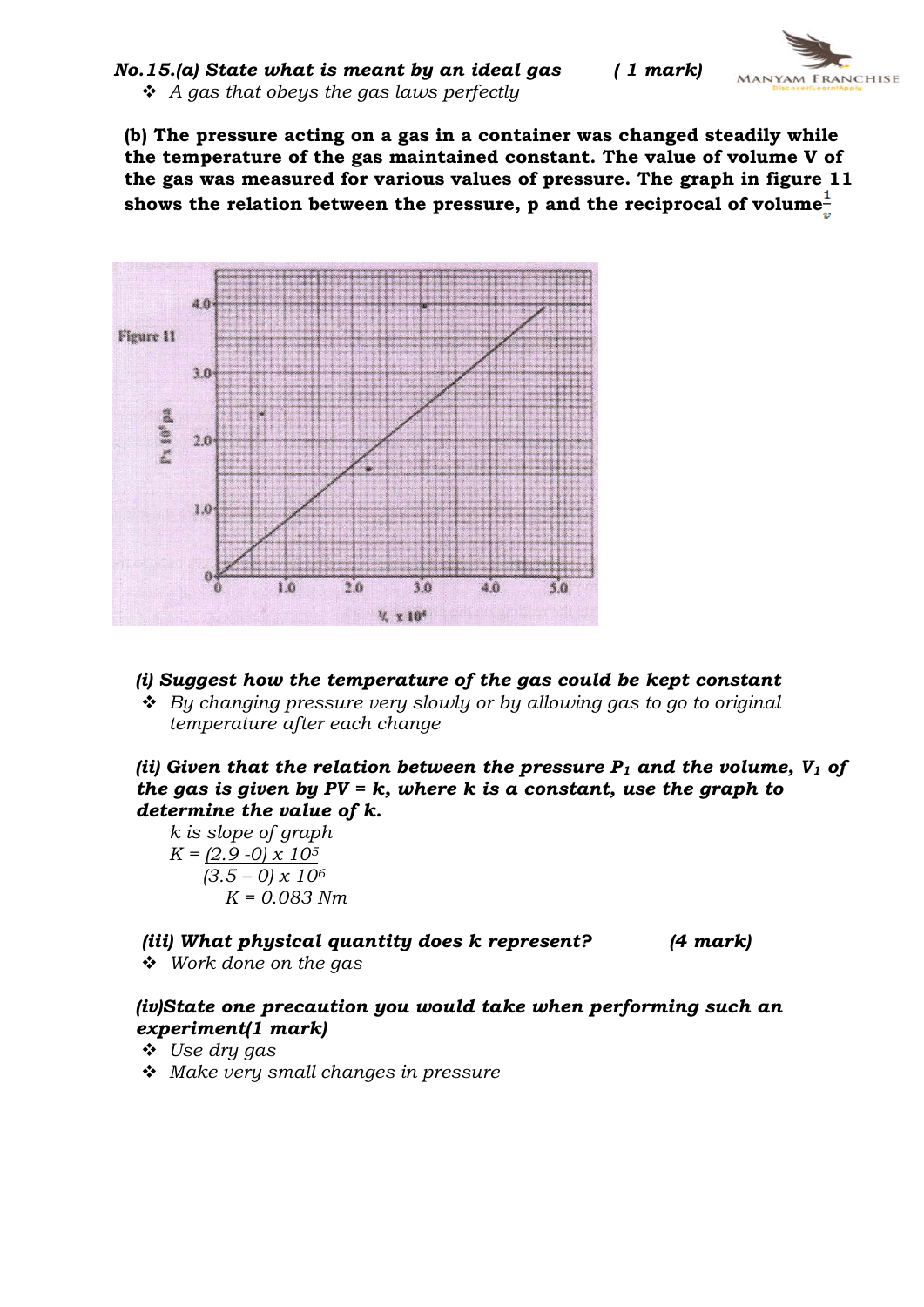

Since pressure is constant  $V_1$  =  $V_2$  $T_1$  =  $T_2$  $T_1 = 273 + 37 = 310k$  $T_2 = 273 + 67 = 340k$  $4000 = V_2$  $\frac{1}{310}$   $\frac{1}{340}$  $V_2$  = 4387 litres

#### No.16.(a)Define the term velocity ratio of a machine. (1mk)

 $\div$  It is the ratio of distance moved by effort to distance moved by load

(b) Fig. 12 shows part of a hydraulic press. The plunger is the position where effort is applied while the Ram piston is the position where load is applied. The plunger has cross-section area, a  $m<sup>2</sup>$  while the Ram piston has cross-section area, A m<sup>2</sup>.<br>Ram piston of cross



When the plunger moves down a distance d the Ram piston moves up a distance D.

Derive an impression for the velocity ratio (V.R) in terms of A and a(4 marks)  $P \times A \times d = P \times a \times d$  or vol of oil at plunger = at RAM

 $A x D = a x d$   $a x d = A x D$  $d = A$   $d = A$  $D$  a  $D$  a  $VR = \underline{A}$   $VR = \underline{A}$ a a

c) A machine of velocity ratio 45, overcomes a load of 4.5 x 103N when an effort of 135N is applied. Determine:

(i)The mechanical advantage of the machine;  $(2mks)$ 

| $=$ 33. 3 (33 $\frac{1}{3}$ ) |
|-------------------------------|
|                               |

(ii) Efficiency of the machine; (2mks) Efficiency =  $\underline{MA} \times 100\%$  OR efficiency =  $\underline{MA}$  = 33.3 VR VR  $=$  33.3  $x$  100% 45  $= 74%$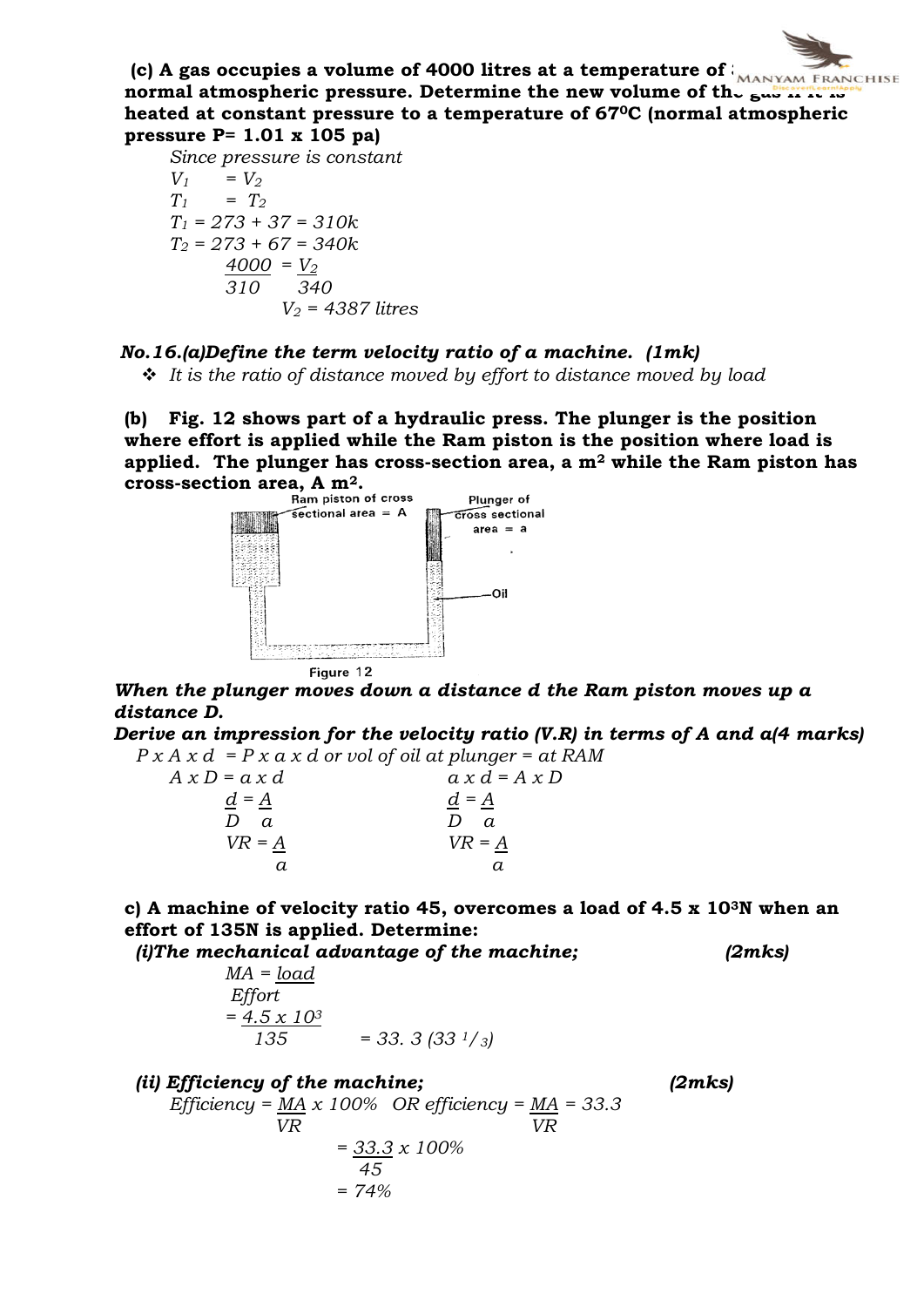

(iii) The percentage of the work that goes to waste.  $\int_{\text{MANYAM FRANCHISE}}$ % work wasted = 100% - 74%  $= 26%$ 

#### No.17.(a) When a bus goes round a bend on a flat road, it experiences a centripetal force.

State what provides the centripetal force. (1 mark)

v Frictional force

#### (b) State the purpose of banking roads at bends. (1 mark)

- $\cdot \cdot$  Increases the centripetal force acting on the bus
- $\div$  Provide more centripetal force
- $\div$  Prevent skidding force, overturning or rolling
- $\div$  Enable high speed or critical yield
- (c)A student whirls a stone of mass 0.2 kg tied to a string of length 0.4 m in a vertical plane at a constant speed of 2 revolutions per second. (Take acceleration due to gravity g as  $10 \text{ ms}^{-2}$

(i) State two forces acting on the stone when it is at the highest point.(2 marks)

- $\triangleleft$  The weight/ force of gravity
- $\div$  The tension on the string

(ii) Determine the: (I)Angular velocity of the stone (3 marks)  $w = 2\pi f = 2 \times 3.142 \times 2$  $= 12.568$  rad/s

(II)Tension in the string when the stone is at the highest point; (3 marks)

 $T = m w^2 r - m q$  $= 0.2 \times 12.568^2 \times 0.4 - 0.2 \times 10$  $= 12.6364 - 2$  $= 10.636N$ 

#### No.18.(a) State Newton's first law of motion (1 mark)

 $\div$  A body at rest or motion at uniform velocity tends to stay in that state unless acted on by an unbalanced force/ compelled by some external force to act otherwise.

(b)A wooden block resting on a horizontal bench is given an initial velocity, u, so that it slides on the bench surface for a distance d, before coming to a stop. The values of d were measured and recorded for various values of initial velocity. Figure 10 shows the graph of  $u^2$  against d.